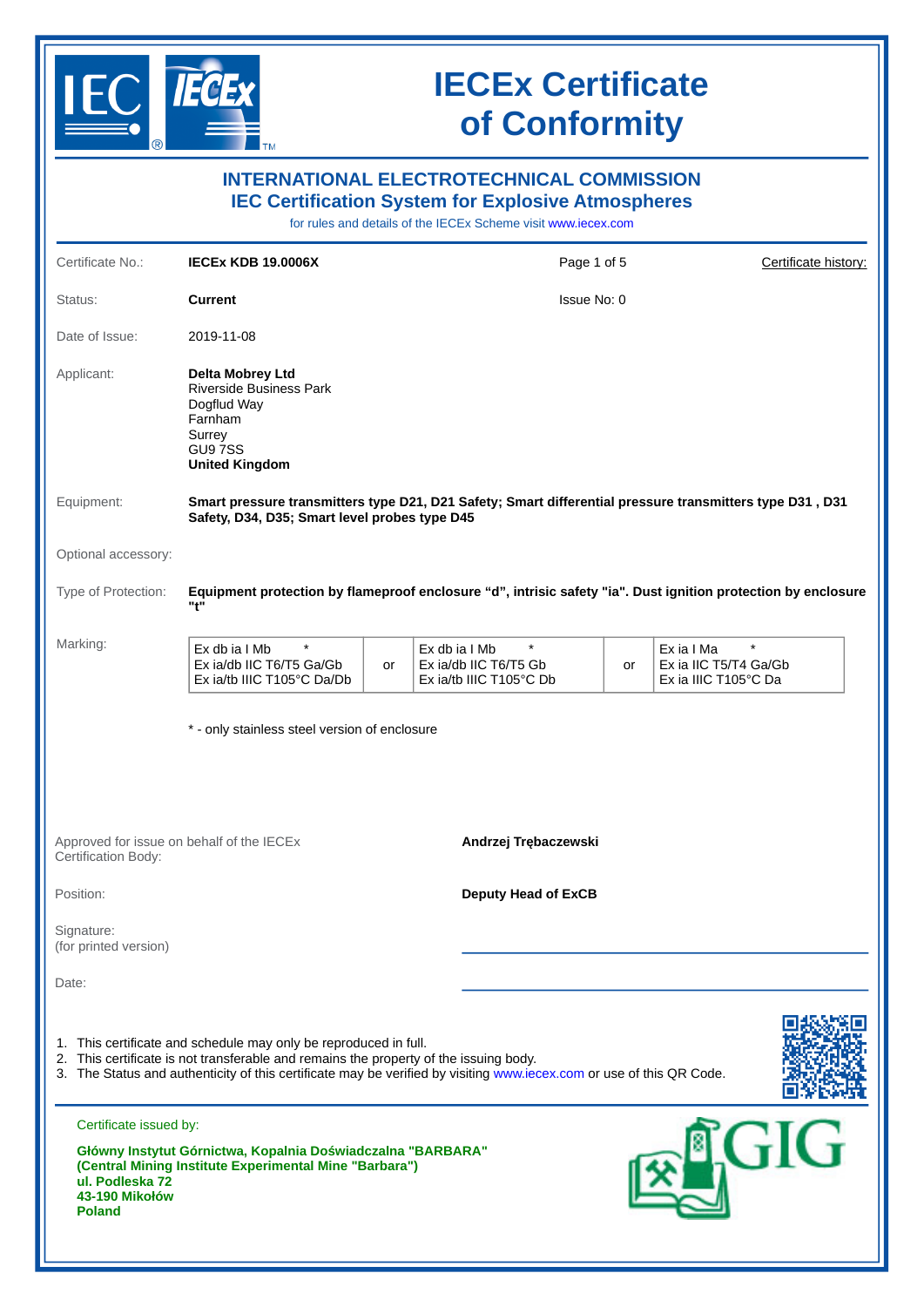

| Certificate No.:                                                                                                                                                                                                                                                                                                                                                                                                                                                                                         | <b>IECEX KDB 19.0006X</b>                                                                                                                                    | Page 2 of 5 |  |  |  |
|----------------------------------------------------------------------------------------------------------------------------------------------------------------------------------------------------------------------------------------------------------------------------------------------------------------------------------------------------------------------------------------------------------------------------------------------------------------------------------------------------------|--------------------------------------------------------------------------------------------------------------------------------------------------------------|-------------|--|--|--|
| Date of issue:                                                                                                                                                                                                                                                                                                                                                                                                                                                                                           | 2019-11-08                                                                                                                                                   | Issue No: 0 |  |  |  |
| Manufacturer:                                                                                                                                                                                                                                                                                                                                                                                                                                                                                            | Delta Mobrey Ltd<br><b>Riverside Business Park</b><br>Dogflud Way<br>Farnham<br>Surrey<br>GU97SS<br><b>United Kingdom</b>                                    |             |  |  |  |
| Additional<br>manufacturing<br>locations:                                                                                                                                                                                                                                                                                                                                                                                                                                                                |                                                                                                                                                              |             |  |  |  |
| This certificate is issued as verification that a sample(s), representative of production, was assessed and tested and found to comply with<br>the IEC Standard list below and that the manufacturer's quality system, relating to the Ex products covered by this certificate, was<br>assessed and found to comply with the IECEx Quality system requirements. This certificate is granted subject to the conditions as set out in<br>IECEx Scheme Rules, IECEx 02 and Operational Documents as amended |                                                                                                                                                              |             |  |  |  |
| <b>STANDARDS:</b><br>The equipment and any acceptable variations to it specified in the schedule of this certificate and the identified documents, was found<br>to comply with the following standards                                                                                                                                                                                                                                                                                                   |                                                                                                                                                              |             |  |  |  |
| IEC 60079-0:2017<br>Edition: 7.0                                                                                                                                                                                                                                                                                                                                                                                                                                                                         | Explosive atmospheres - Part 0: Equipment - General requirements                                                                                             |             |  |  |  |
| Edition: 7.0                                                                                                                                                                                                                                                                                                                                                                                                                                                                                             | IEC 60079-1:2014-06 Explosive atmospheres - Part 1: Equipment protection by flameproof enclosures "d"                                                        |             |  |  |  |
| IEC 60079-11:2011<br>Edition:6.0                                                                                                                                                                                                                                                                                                                                                                                                                                                                         | Explosive atmospheres - Part 11: Equipment protection by intrinsic safety "i"                                                                                |             |  |  |  |
| <b>IEC</b><br>60079-26:2014-10<br>Edition: 3.0                                                                                                                                                                                                                                                                                                                                                                                                                                                           | Explosive atmospheres - Part 26: Equipment with Equipment Protection Level (EPL) Ga                                                                          |             |  |  |  |
| IEC 60079-31:2013<br>Edition:2                                                                                                                                                                                                                                                                                                                                                                                                                                                                           | Explosive atmospheres - Part 31: Equipment dust ignition protection by enclosure "t"                                                                         |             |  |  |  |
|                                                                                                                                                                                                                                                                                                                                                                                                                                                                                                          | This Certificate does not indicate compliance with safety and performance requirements<br>other than those expressly included in the Standards listed above. |             |  |  |  |
| <b>TEST &amp; ASSESSMENT REPORTS:</b><br>A sample(s) of the equipment listed has successfully met the examination and test requirements as recorded in:                                                                                                                                                                                                                                                                                                                                                  |                                                                                                                                                              |             |  |  |  |
| Test Report:                                                                                                                                                                                                                                                                                                                                                                                                                                                                                             |                                                                                                                                                              |             |  |  |  |
| PL/KDB/ExTR19.0006/00                                                                                                                                                                                                                                                                                                                                                                                                                                                                                    |                                                                                                                                                              |             |  |  |  |
| Quality Assessment Report:                                                                                                                                                                                                                                                                                                                                                                                                                                                                               |                                                                                                                                                              |             |  |  |  |

[GB/BAS/QAR06.0033/09](https://www.iecex-certs.com/deliverables/REPORT/47005/view)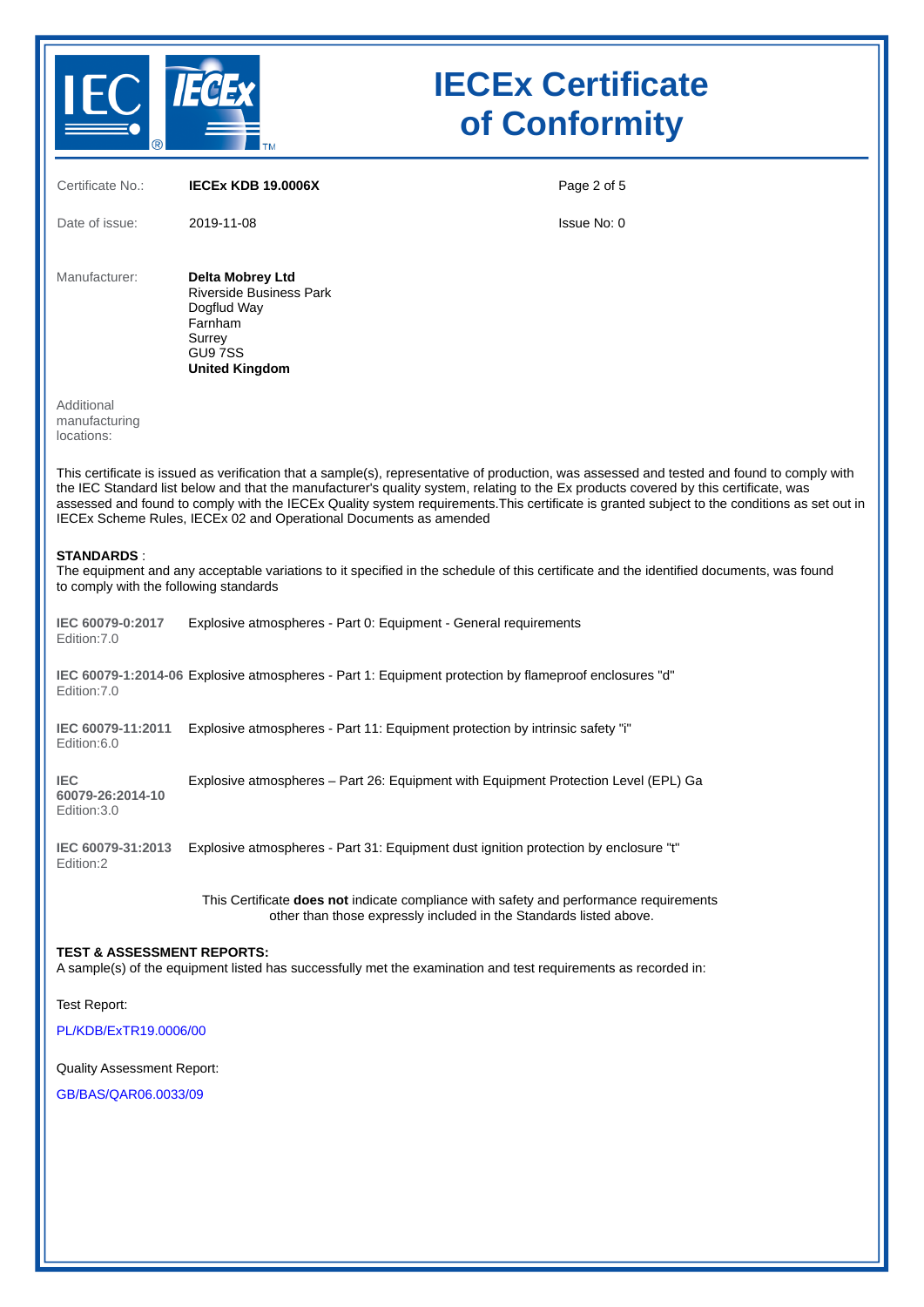

Certificate No.: **IECEx KDB 19.0006X**

Date of issue: 2019-11-08

Page 3 of 5

Issue No: 0

#### **EQUIPMENT:**

Equipment and systems covered by this Certificate are as follows:

Pressure transmitters type D21, D21 Safety; differential pressure transmitters type D31 , D31 Safety, D34, D35 and level probes type D45 convert resistance changes proportional to the measured pressure of piezoresistive bridge, located in the single crystal of silicon diaphragm, into a standard current signal 4 ÷ 20 mA with HART communications signal. Transmitters can be used for measurement of dense and aggressive media, at high and low temperatures.

The basic unit of the transmitter and the probe is a measuring head with a silicon diaphragm sensor, working in the intrinsically safe circuit (Ex ia), mounted in transmitter enclosure. Measuring heads can be equipped with different pressure connections. Inside the head there is the "pressure chamber" filled with manometer liquid. It is limited by a diaphragm welded tightly to the head's body, on the side of measured medium. Differential pressure transmitters have two separated diaphragms for the inputs: "+" and "-". Inside the head there is a bushing in which a measuring silicon diaphragm with piezoresistors is installed. The parts of the diaphragm seals can be coated with teflon.

Enclosures of transmitters are made of die-cast aluminium alloy or stainless steel. Enclosure consists of a body and two screwed covers (display cover and electrical connection cover). The cable is introduced into the enclosure by cable gland with thread M20x1,5 or 1/2NPT depending on the version of the enclosure body. In the non-used opening there is mounted plug (cap).

The device version including the flameproof enclosure requires use of flameproof cable gland and plug. Cable entries and plugs should also meet the requirements for dust-proof covers (Ex tb). The device in the flameproof and dustproof version includes plug.

The measuring head working in the intrinsically safe circuit (Ex ia), in the version of the device including the flameproof enclosure, is separated from the rest of the equipment by the bushing.

#### **SPECIFIC CONDITIONS OF USE: YES as shown below:**

- The maximum temperature of the external heating source cannot heat the transmitter above the maximum declared ambient temperature.
- Some gaps of flameproof joints are smaller and longer than those required in table 1 of standard IEC 60079-1. Relevant information for the user are included in the instruction.
- In hazardous zones of dust explosion, transmitters with painted aluminum enclosures, as well as transmitters equipped with plastic marking plates and diaphragm separator elements covered with a teflon layer, should be installed in a way that prevents electrostatic charging, in accordance with the instructions.
- The diaphragm separator containing titanium elements must be protected against mechanical impacts.
- An intrinsically safe transmitter version with surge arrester, marked on the nameplate as "SA" does not meet the requirements of clause 10.3 of IEC 60079-11 (500Vrms). The device should be installed in accordance with the instructions.
- In the case of use a transmitter with a nameplate containing various types of explosion-proof execution, the type of protection must be permanently marked on the nameplate before installation, according to the instructions.
- In the device version including the flameproof enclosure, the diaphragm should not be subject on damage during installation and exploitation of the transmitter. The transmitter diaphragm is made of stainless steel, Hastelloy alloy or tantalum and must not be exposed to medium that could cause its damage.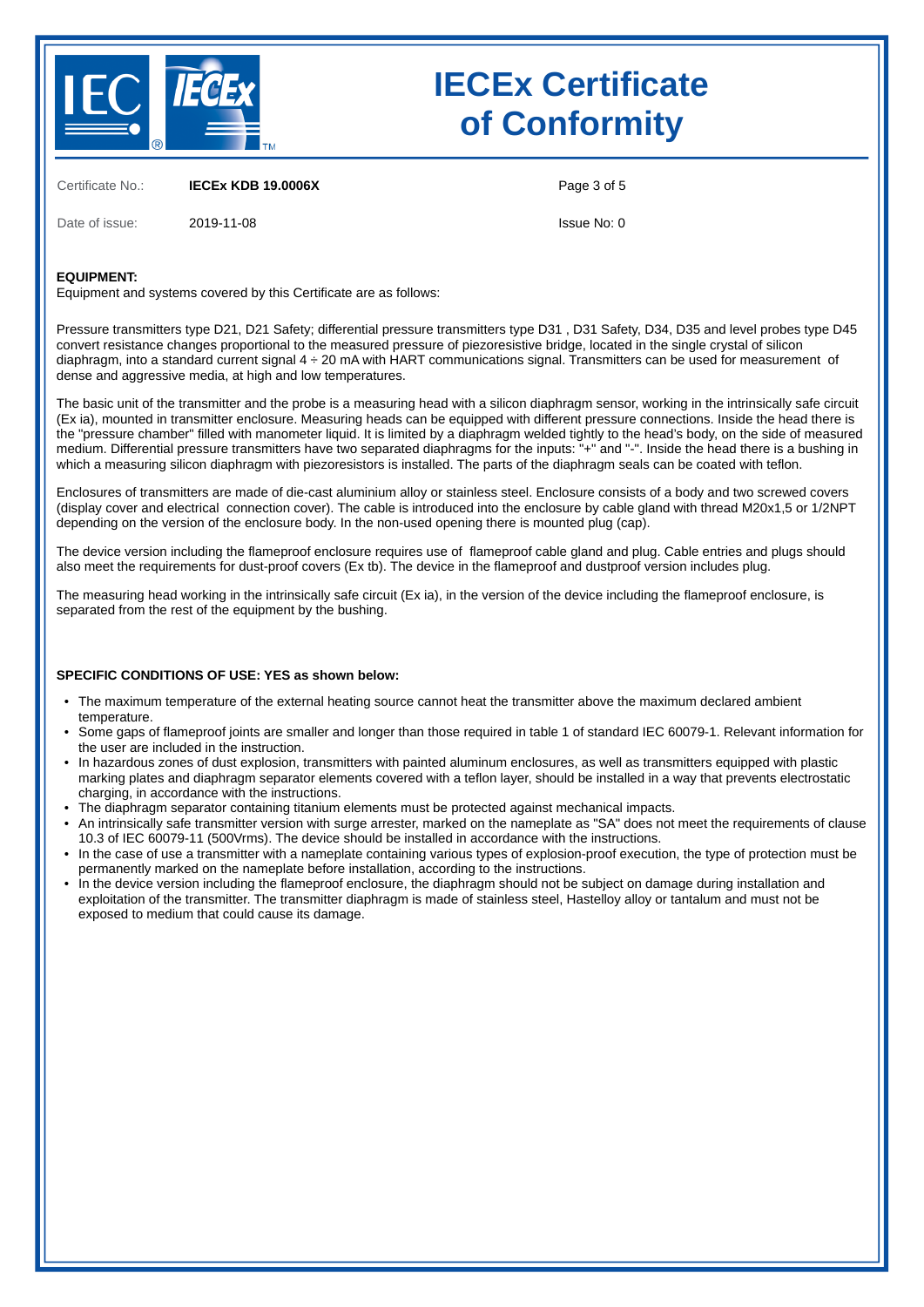

| Certificate No.:                                         | <b>IECEX KDB 19.0006X</b>                             |                             | Page 4 of 5    |  |  |  |  |
|----------------------------------------------------------|-------------------------------------------------------|-----------------------------|----------------|--|--|--|--|
| Date of issue:                                           | 2019-11-08                                            |                             | Issue No: 0    |  |  |  |  |
| <b>Additional information:</b>                           |                                                       |                             |                |  |  |  |  |
| <b>Technical parameters:</b>                             |                                                       |                             |                |  |  |  |  |
| Range of the measured pressure:                          |                                                       |                             |                |  |  |  |  |
| $-100$ k $Pa \div 100$ M $Pa$                            | (D21, D21 Safety)                                     |                             |                |  |  |  |  |
| $-50kPa \div 7MPa$                                       | (D31, D31 Safety)                                     |                             |                |  |  |  |  |
| $-160$ k $Pa \div 1,6$ M $Pa$                            | (D35)                                                 |                             |                |  |  |  |  |
| $-10$ kPa $\div$ 10 kPa                                  | (D34)                                                 |                             |                |  |  |  |  |
|                                                          | Range of the measured liquid level:                   |                             |                |  |  |  |  |
| $0 \div -6mH_2O$                                         | (D45)                                                 |                             |                |  |  |  |  |
| Output signal:                                           |                                                       |                             |                |  |  |  |  |
| $4 \div 20$ mA                                           |                                                       | in a two-wire system + HART |                |  |  |  |  |
| Device version Ex ia/db and Ex ia/tb:<br>Supply voltage: |                                                       |                             |                |  |  |  |  |
| $Umax = 55VDC$                                           | (D21, D31, D34, D35, D45)                             |                             |                |  |  |  |  |
| $Umax = 36VDC$                                           | (D21 Safety, D31 Safety)                              |                             |                |  |  |  |  |
| Ambient temperature:                                     | $-40 \div 40^{\circ}$ C                               | Temperature class:          | T <sub>6</sub> |  |  |  |  |
| Ambient temperature:                                     | $-40 \div 75^{\circ}$ C                               | Temperature class:          | T <sub>5</sub> |  |  |  |  |
|                                                          | Maximum surface temperature - version Ex ia/tb: 105°C |                             |                |  |  |  |  |
| Degree of protection:                                    | IP66 / IP67                                           |                             |                |  |  |  |  |
|                                                          |                                                       |                             |                |  |  |  |  |
| Device version Ex ia:                                    |                                                       |                             |                |  |  |  |  |
| Supply voltage:                                          | $Umax = 30VDC$                                        |                             |                |  |  |  |  |
| Ambient temperature:                                     | $-40 \div 80^{\circ}$ C                               |                             |                |  |  |  |  |
| Temperature class:                                       | T5/T4                                                 |                             |                |  |  |  |  |
| Maximum surface temperature:                             | $105^{\circ}$ C                                       |                             |                |  |  |  |  |
| Degree of protection:                                    | IP66 / IP67                                           |                             |                |  |  |  |  |
|                                                          |                                                       |                             |                |  |  |  |  |